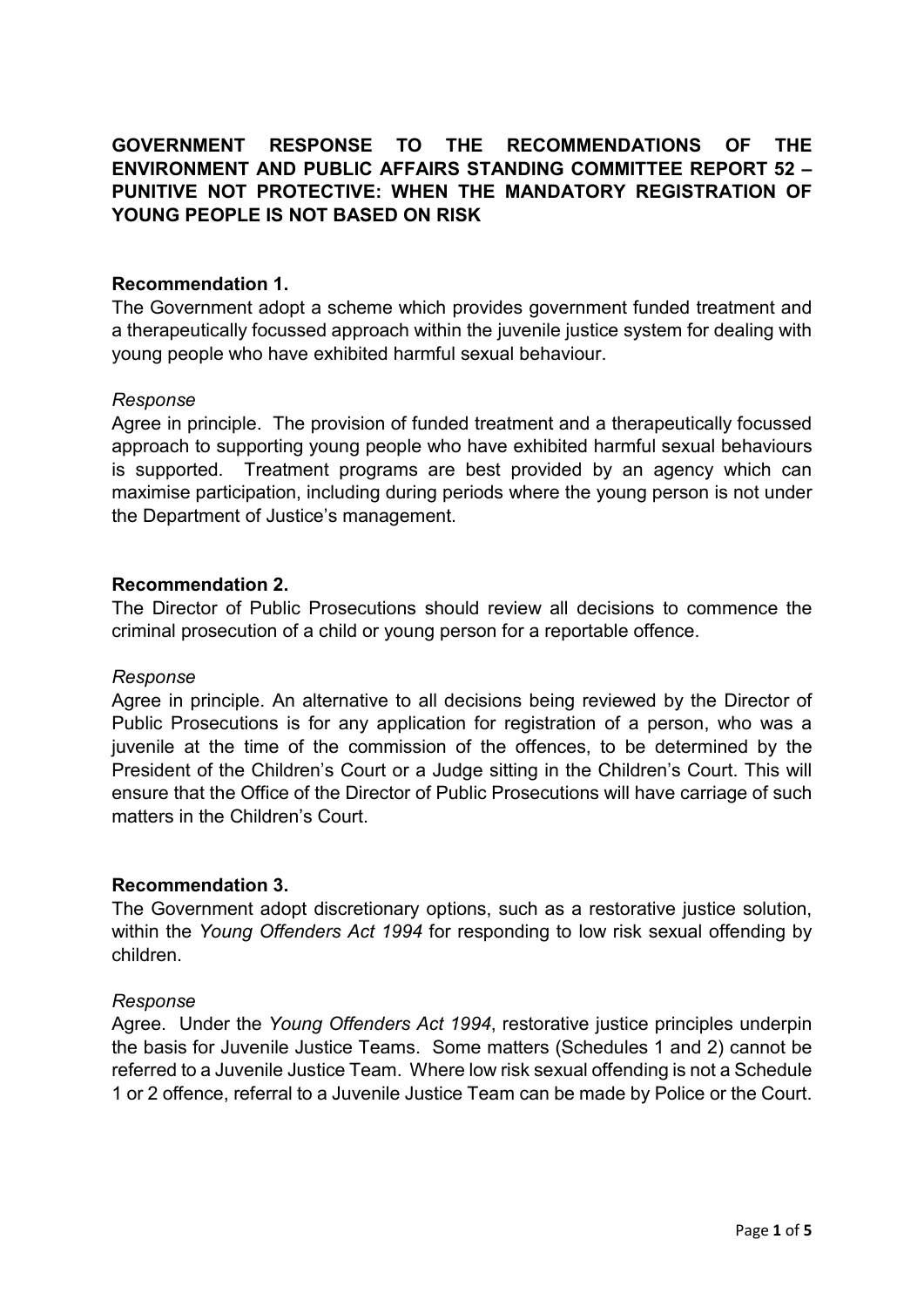# Recommendation 4.

In circumstances where a sentencing court orders a spent conviction for an adult, the court also determines whether registration as a reportable offender is appropriate.

# Response

Agree in principle. Offences that occurred under exceptional circumstances that are found to be less serious in nature and do not reflect an ongoing threat to community safety to be considered.

## Recommendation 5.

The Community Protection (Offender Reporting) Act 2004 be amended to exclude children from mandatory registration requirements with registration the subject of judicial discretion.

## Response

Agree in principle. Further consideration to be given to amending the *Community* Protection (Offender Reporting) Act 2004.

## Recommendation 6.

Western Australia's registration scheme should be refined to enable the President of the Children's Court of Western Australia to determine if it is appropriate for a juvenile offender to be registered as a reportable offender.

### Response

Agree. This is consistent with the provisions of the Young Offenders Act 1994, incorporating principles of juvenile justice and consideration of information about the offender including the nature and seriousness of the offence; the history of offences previously committed by the offender; and the cultural background of the person.

# Recommendations 7, 8, 9 and 10.

### Recommendation 7

The Community Protection (Offender Reporting) Act 2004 be amended to create the following new orders by the Children's Court of Western Australia in circumstances where a child is, or has been, found guilty of a reportable offence:

- (1) an order to make a juvenile offender a reportable offender (a "Juvenile Offender Reporting Order") where the Children's Court considers that registration as a reportable offender is appropriate; and
- (2) an order to expunge the reportable offender status of a person who offended as a child and was mandatorily registered under the current scheme (a "Juvenile Registration Exemption Order") where the Children's Court considers that registration as a reportable offender is inappropriate.

## Recommendation 8

An application to the Children's Court of Western Australia to make a "Juvenile Offender Reporting Order" may be made by the prosecution.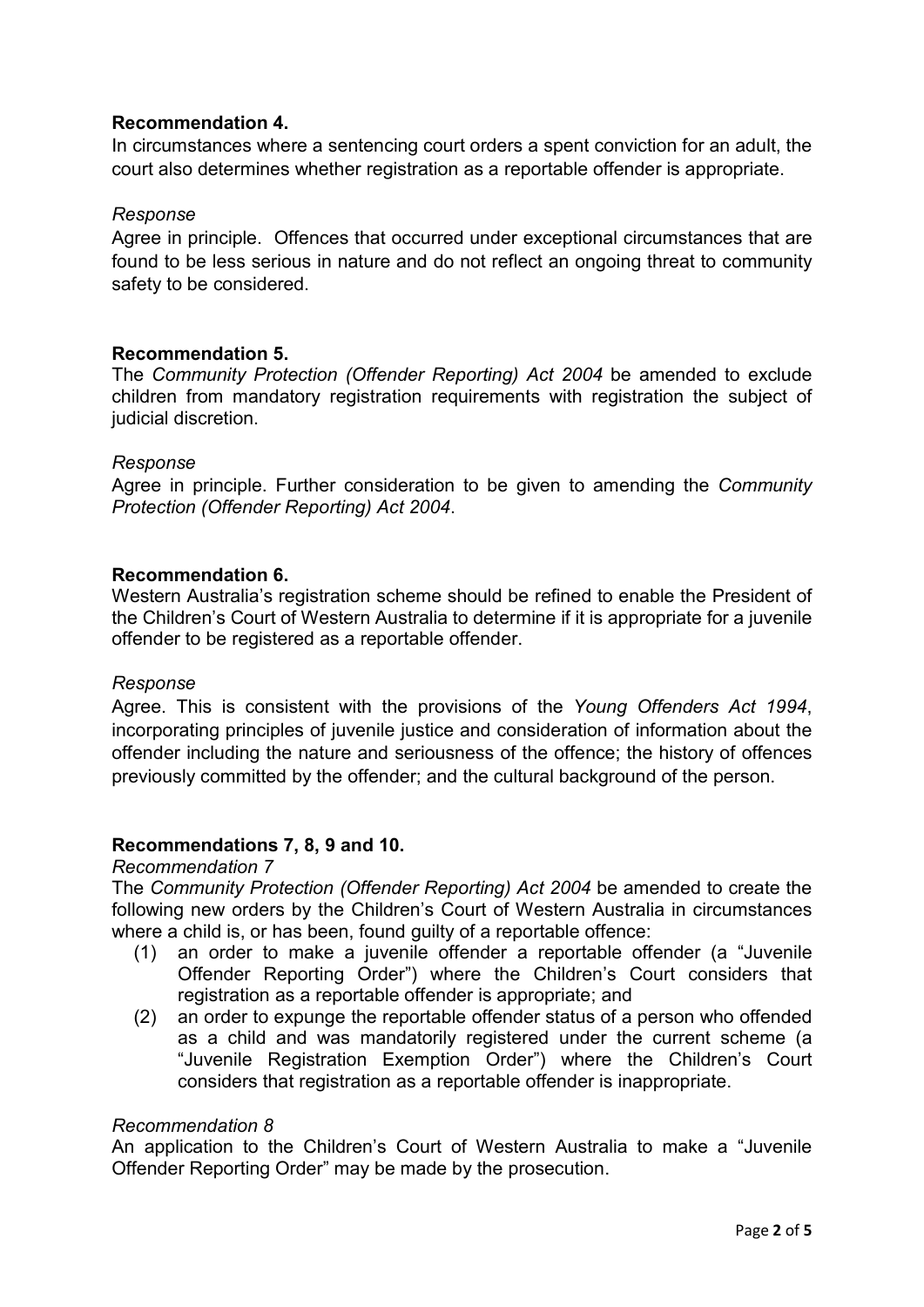#### Recommendation 9

An application to the Children's Court of Western Australia to make a "Juvenile Registration Exemption Order" may be made by a person who was found guilty of a reportable offence committed as a juvenile.

#### Recommendation 10

The decision of the Children's Court of Western Australia to make or not make a "Juvenile Offender Reporting Order" or a "Juvenile Registration Exemption Order" be subject to appeal by the offender or the prosecution.

### Response

Agree. Further consideration to be given to amending the Community Protection (Offender Reporting) Act 2004.

#### Recommendation 11.

The Government to make funding available to not-for-profit legal services to meet additional demand arising from changes to the scheme.

#### Response

Agree in principle. The legal assistance sector is funded by both State and Commonwealth Governments. Additional funding requests will be considered by Government in due course.

### Recommendation 12.

The Community Protection (Offender Reporting) Act 2004 be amended to require Western Australia Police Force to inform reportable offenders of any new appeal or review mechanisms relevant to their reportable status.

#### Response

Agree in principle. The WA Police Force can, and advises does, communicate with reportable offenders when legislative changes are made that affect them.

### Recommendation 13.

Youth Justice Officers should provide ongoing support to juvenile reportable offenders that require assistance to comply with their reporting obligations.

#### Response

Agree in principle. At present the Department of Justice is limited to providing a support role for the young person to fulfil their obligations under the *Community* Protection (Offender Reporting) Act 2004 while they are subject to a community supervision order imposed by the Children's Court. Police monitor and take appropriate enforcement action regarding young people that are subject to the register.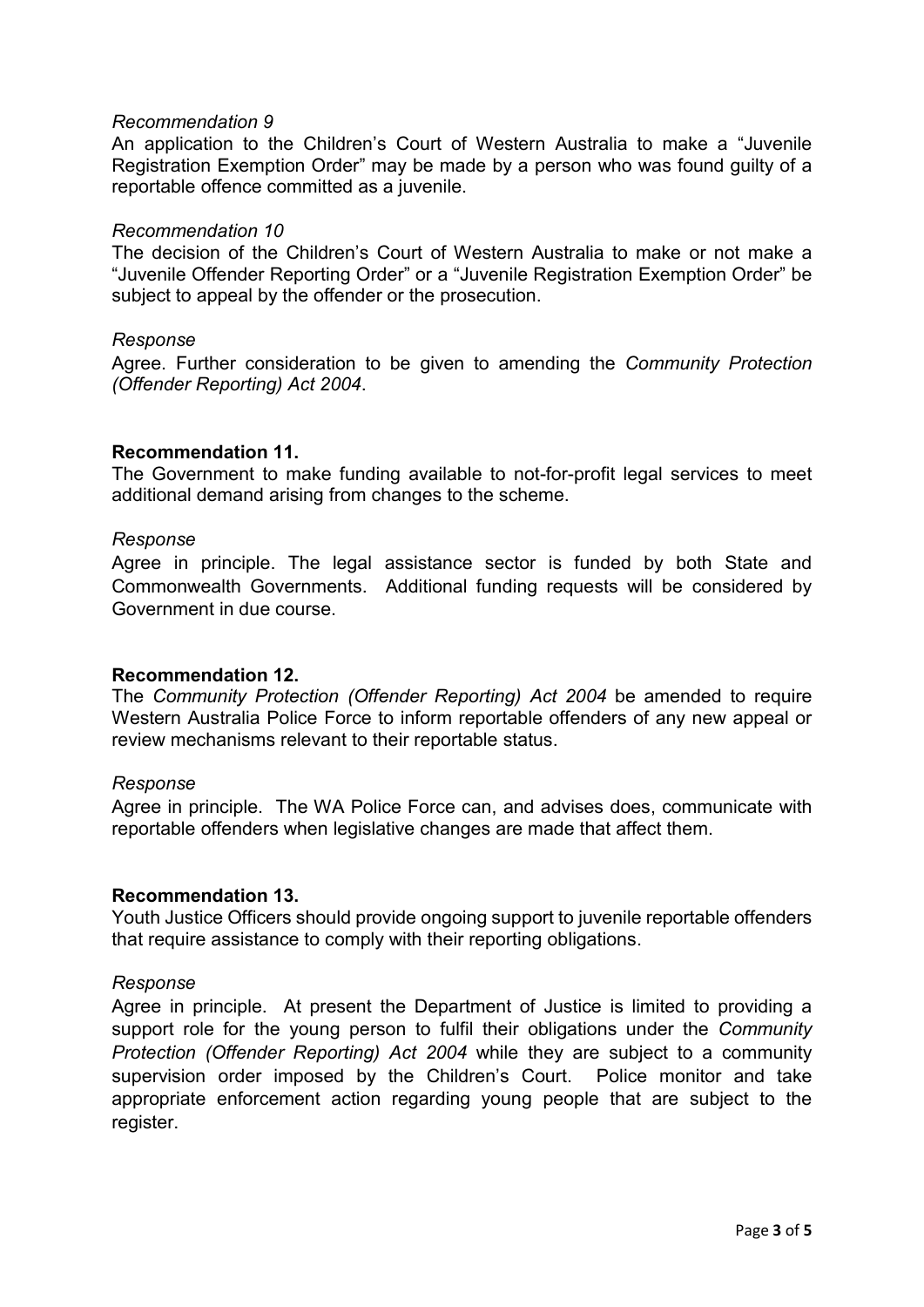# Recommendation 14.

The Community Protection (Offender Reporting) Act 2004 be amended to provide a reportable offender who was registered as a child with: (1) the right to apply to Western Australia Police Force for a review of their reporting conditions every twelve months; and (2) the right to apply to the Children's Court of Western Australia for a review of a decision by Western Australia Police Force to refuse an application to modify or amend reporting conditions.

### Response

Noted. The Act currently contains an obligation on the Commissioner to consider suspending the reporting requirements of juveniles who have committed prescribed offences and received prescribed sentences.

# Recommendations 15, 16, 17, 18, 19, 20, 21 and 22.

### Recommendation 15

(1) The Community Protection (Offender Reporting) Act 2004 be amended to create the following new orders by a court:

- (a) an order to exempt a person from registration as a reportable offender (an "Adult Registration Exemption Order"); or
- (b) an order to expunge the reportable offender status of a person that was mandatorily registered under the current scheme (a "Retrospective Adult Registration Exemption Order").

(2) A court may make an "Adult Registration Exemption Order" or a "Retrospective Adult Registration Exemption Order" in circumstances where:

- (a) a young person aged 18, 19 or 20 years is, or has been, found guilty of a specified reportable offence; and
- (b) the court determines that registration as a reportable offender is inappropriate.

### Recommendation 16

An application for an "Adult Registration Exemption Order" may be made by the offender but an application is not necessary for the court to make the order.

### Recommendation 17

An application for a "Retrospective Adult Registration Exemption Order" may be made by the offender.

### Recommendation 18

The decision of a court to make or not make an "Adult Registration Exemption Order" or a "Retrospective Adult Registration Exemption Order" be subject to appeal by the offender or the prosecution.

### Recommendation 19

(1) The Community Protection (Offender Reporting) Act 2004 be amended to give a person who has been found guilty of a reportable offence the right to apply to the court for an "Adult Registration Exemption Order" in relation to offending that occurred in exceptional circumstances involving all of the following: ·